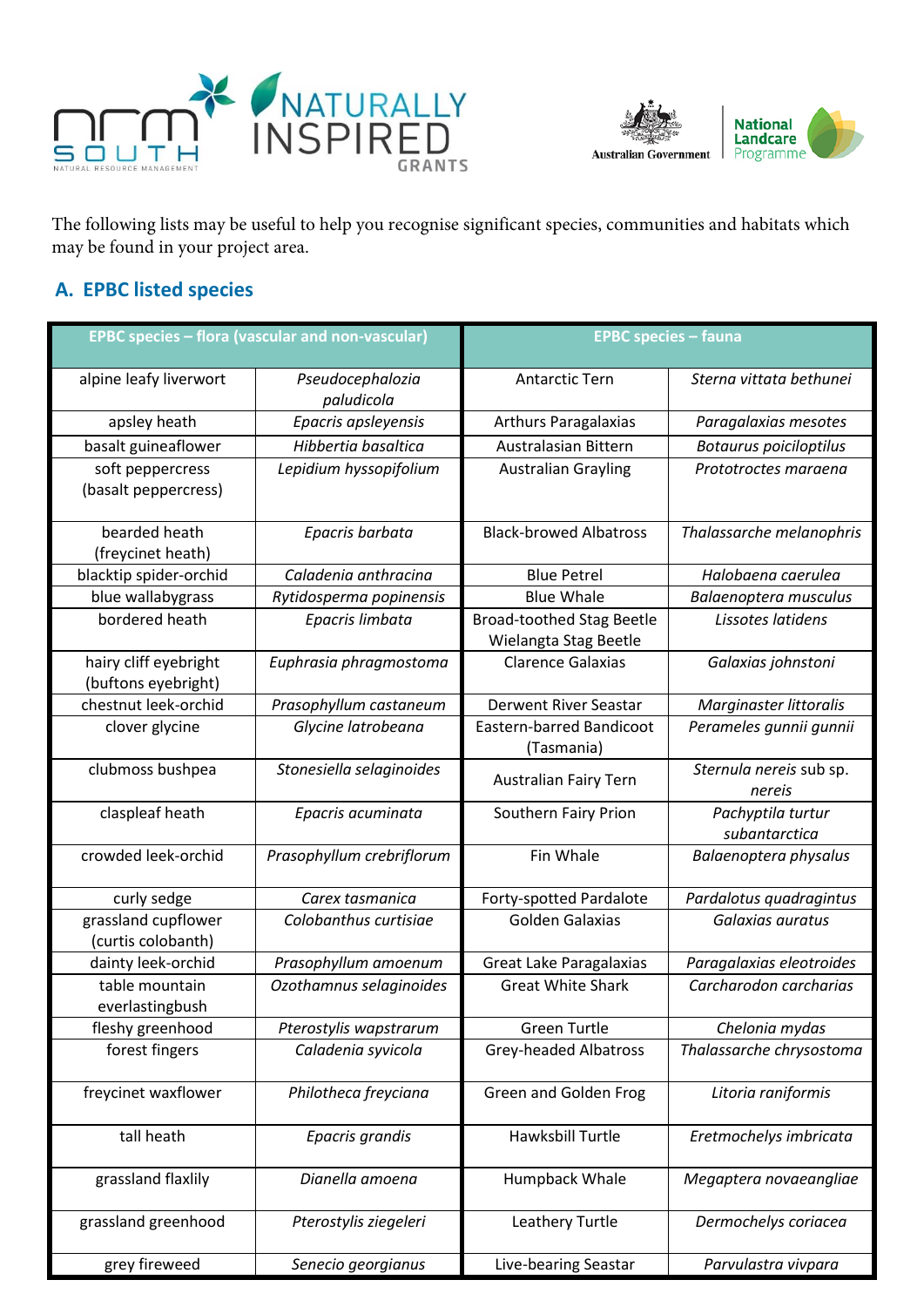| grassland paperdaisy     | Leucochrysum albicans var.<br>tricolor    | Loggerhead Turtle                 | Caretta caretta                  |
|--------------------------|-------------------------------------------|-----------------------------------|----------------------------------|
| kings lomatia            | Lomatia tasmanica                         | Masked Owl                        | Tyto novaehollandiae             |
| knocklofty leek-orchid   | Prasophyllum                              | <b>New Holland Mouse</b>          | Pseudomys                        |
|                          | perangustum                               |                                   | novaehollandiae                  |
| liawenee greenhood       | Pterostylis pratensis                     | Orange-bellied Parrot             | Neophema chrysogaster            |
| maidenhair spleenwort    | Asplenium hookerianum                     | Pedder Galaxias                   | Galaxias pedderensis             |
| masked cliff-eyebright   | Euphrasia sp. Bivouac Bay                 | Pedra Branca Skink                | Niveoscincus palfreymani         |
|                          | (W.R.Barker 7626 et al.)                  | <b>Red-throated Skink</b>         |                                  |
| midland greenhood        | Pterostylis commutata                     | <b>Saddled Galaxias</b>           | Galaxias tanycephalus            |
| midlands wattle          | Acacia axillaris                          | Shannon Paragalaxias              | Paragalaxias dissimilis          |
| miena cider gum          | Eucalyptus gunnii subsp.<br>divaricata    | <b>Shy Albatross</b>              | Thalassarche cauta               |
| milford leek-orchid      | Prasophyllum milfordense                  | Soft-plumaged Petrel              | Pterodroma mollis                |
| moleskin dogwood         | Pomaderris pilifera subsp.<br>talpicutica | Southern Elephant Seal            | Mirounga leonina                 |
| morrisbys gum            | Eucalyptus morrisbyi                      | Southern Giant Petrel             | Macronectes giganteus            |
| mountain poranthera      | Poranthera petalifera                     | Southern Right Whale              | Eubalaena australis              |
| myrtle elbow orchid      | Thynninorchis<br>nothofagicola            | <b>Spotted Handfish</b>           | <b>Brachionichthys hirsutus</b>  |
| riverbed wintercress     | <b>Barbarea australis</b>                 | Spotted-tailed quoll              | Dasyurus maculatus               |
| (native wintercress)     |                                           |                                   | maculatus                        |
| tasmanian pearlwort      | Sagina diemensis                          | Subantarctic Fur Seal             | Arctocephalus tropicalis         |
| pedder bristlewort       | Centrolepis pedderensis                   | Swamp Galaxias                    | Galaxias parvus                  |
| peninsula eyebright      | Euphrasia semipicta                       | Swan Galaxias                     | Galaxias fontanus                |
| pretty leek-orchid       | Prasophyllum pulchellum                   | <b>Swift Parrot</b>               | Lathamus discolor                |
| reflexed everlasting     | Ozothamnus reflexifolius                  | <b>Tasmanian Devil</b>            | Sarcophilus harrisii             |
| floating swampgrass      | Amphibromus fluitans                      | <b>Wandering Albatross</b>        | Diomedea exulans (sensu<br>lato) |
| rosy spider-orchid       | Caladenia pallida                         | Wedge-tailed Eagle<br>(Tasmanian) | Aquila audax fleayi              |
| sagg spider-orchid       | Caladenia saggicola                       |                                   |                                  |
| sand grasstree           | Xanthorrhoea arenaria                     |                                   |                                  |
| seepage heath            | Epacris moscaliana                        |                                   |                                  |
| shining cottonleaf       | Argyrotegium nitidulum                    |                                   |                                  |
| shiny cliff-eyebright    | Euphrasia amphisysepala                   |                                   |                                  |
| shy eyebright            | Euphrasia fragosa                         |                                   |                                  |
| (southport eyebright)    |                                           |                                   |                                  |
| skyblue sun-orchid       | Thelymitra jonesii                        |                                   |                                  |
| small-leaf dustymiller   | Spyridium lawrencei                       |                                   |                                  |
| smooth heath             | Epacris glabella                          |                                   |                                  |
| snug greenhood           | Pterostylis atriola                       |                                   |                                  |
| south esk pine           | Callitris oblonga subsp.<br>oblonga       |                                   |                                  |
| southern shepherds purse | Ballantinia antipoda                      |                                   |                                  |
| southern toadflax        | Thesium australe                          |                                   |                                  |
| spicers everlasting      | Argentipallium spiceri                    |                                   |                                  |
| propellor plant          | Stenanthemum                              |                                   |                                  |
|                          | pimeleoides                               |                                   |                                  |
| southport heath          | Epacris stuartii                          |                                   |                                  |
| swamp everlasting        | Xerochrysum palustre                      |                                   |                                  |
| swamp eyebright          | Euphrasia gibbsiae subsp.                 |                                   |                                  |
|                          | psilantherea                              |                                   |                                  |
| tailed spider-orchid     | Caladenia caudata                         |                                   |                                  |